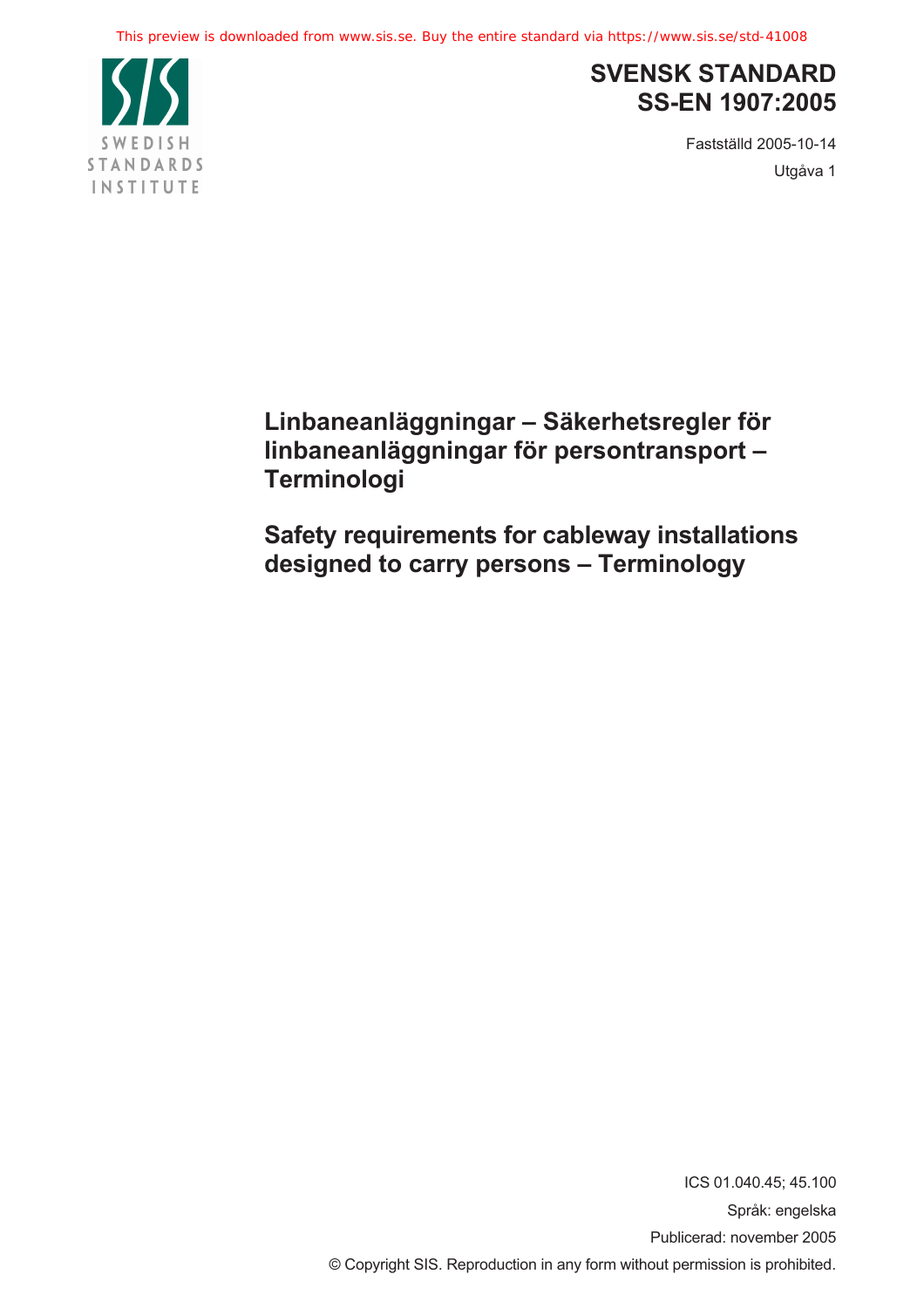Europastandarden EN 1907:2005 gäller som svensk standard. Detta dokument innehåller den officiella engelska versionen av EN 1907:2005.

Denna standard ersätter SS-ENV 1907, utgåva 1.

The European Standard EN 1907:2005 has the status of a Swedish Standard. This document contains the official English version of EN 1907:2005.

This standard supersedes the Swedish Standard SS-ENV 1907, edition 1.

Upplysningar om **sakinnehållet** i standarden lämnas av SIS, Swedish Standards Institute, telefon 08 - 555 520 00.

Standarder kan beställas hos SIS Förlag AB som även lämnar **allmänna upplysningar** om svensk och utländsk standard. *Postadress*: SIS Förlag AB, 118 80 STOCKHOLM *Telefon*: 08 - 555 523 10. *Telefax*: 08 - 555 523 11 *E-post*: sis.sales@sis.se. *Internet*: www.sis.se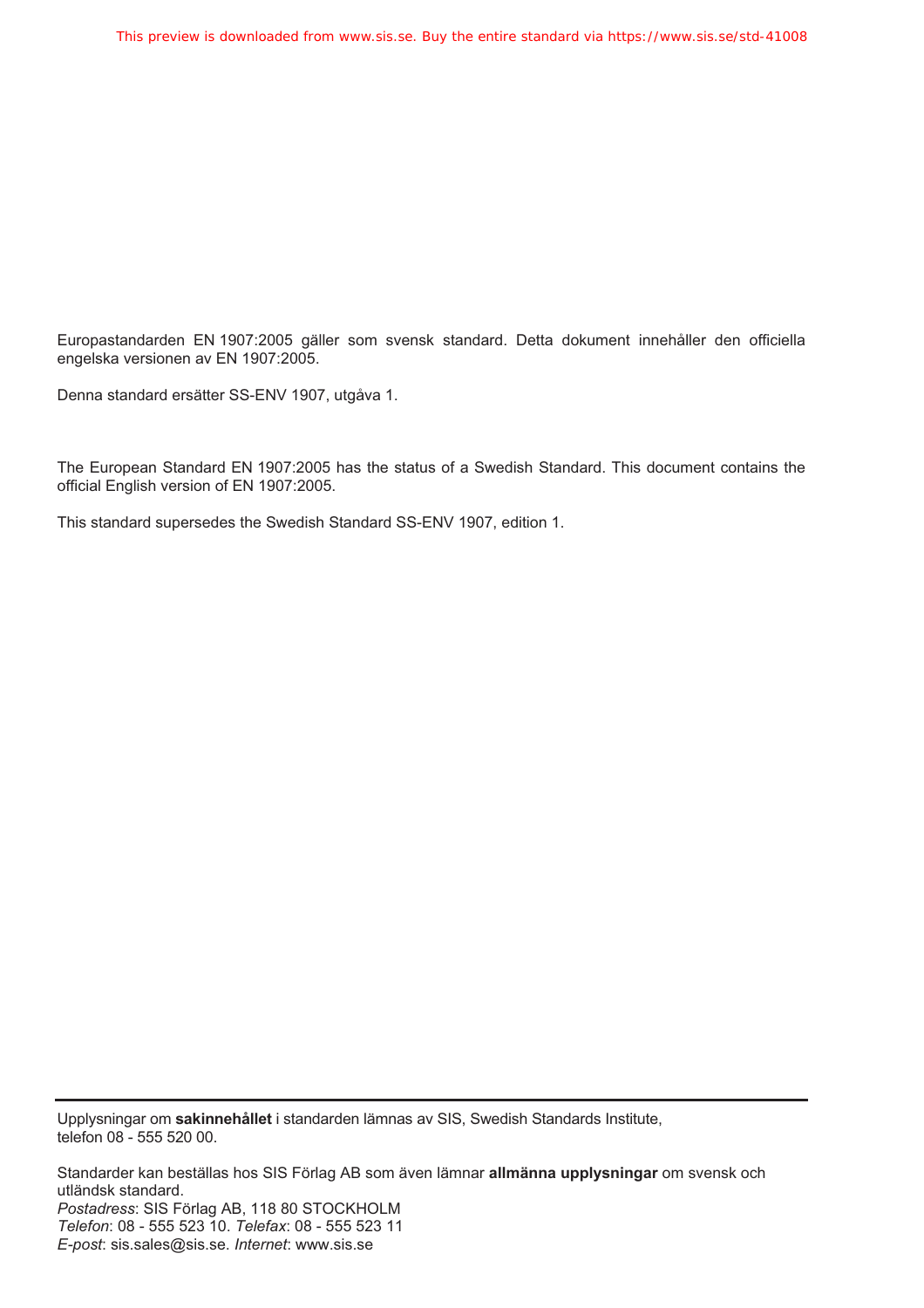# EUROPEAN STANDARD NORME EUROPÉENNE EUROPÄISCHE NORM

 **EN 1907** 

April 2005

ICS 01.040.45; 45.100 Supersedes ENV 1907:1999

English version

# Safety requirements for cableway installations designed to carry persons - Terminology

Prescriptions de sécurité pour les installations à câbles transportant des personnes - Terminologie

 Sicherheitsanforderungen für Seilbahnen und Schleppaufzüge des Personenverkehr - Begriffsbestimmungen

This European Standard was approved by CEN on 14 January 2005.

CEN members are bound to comply with the CEN/CENELEC Internal Regulations which stipulate the conditions for giving this European Standard the status of a national standard without any alteration. Up-to-date lists and bibliographical references concerning such national standards may be obtained on application to the Central Secretariat or to any CEN member.

This European Standard exists in three official versions (English, French, German). A version in any other language made by translation under the responsibility of a CEN member into its own language and notified to the Central Secretariat has the same status as the official versions.

CEN members are the national standards bodies of Austria, Belgium, Cyprus, Czech Republic, Denmark, Estonia, Finland, France, Germany, Greece, Hungary, Iceland, Ireland, Italy, Latvia, Lithuania, Luxembourg, Malta, Netherlands, Norway, Poland, Portugal, Slovakia, Slovenia, Spain, Sweden, Switzerland and United Kingdom.



EUROPEAN COMMITTEE FOR STANDARDIZATION COMITÉ EUROPÉEN DE NORMALISATION EUROPÄISCHES KOMITEE FÜR NORMUNG

**Management Centre: rue de Stassart, 36 B-1050 Brussels** 

© 2005 CEN All rights of exploitation in any form and by any means reserved worldwide for CEN national Members.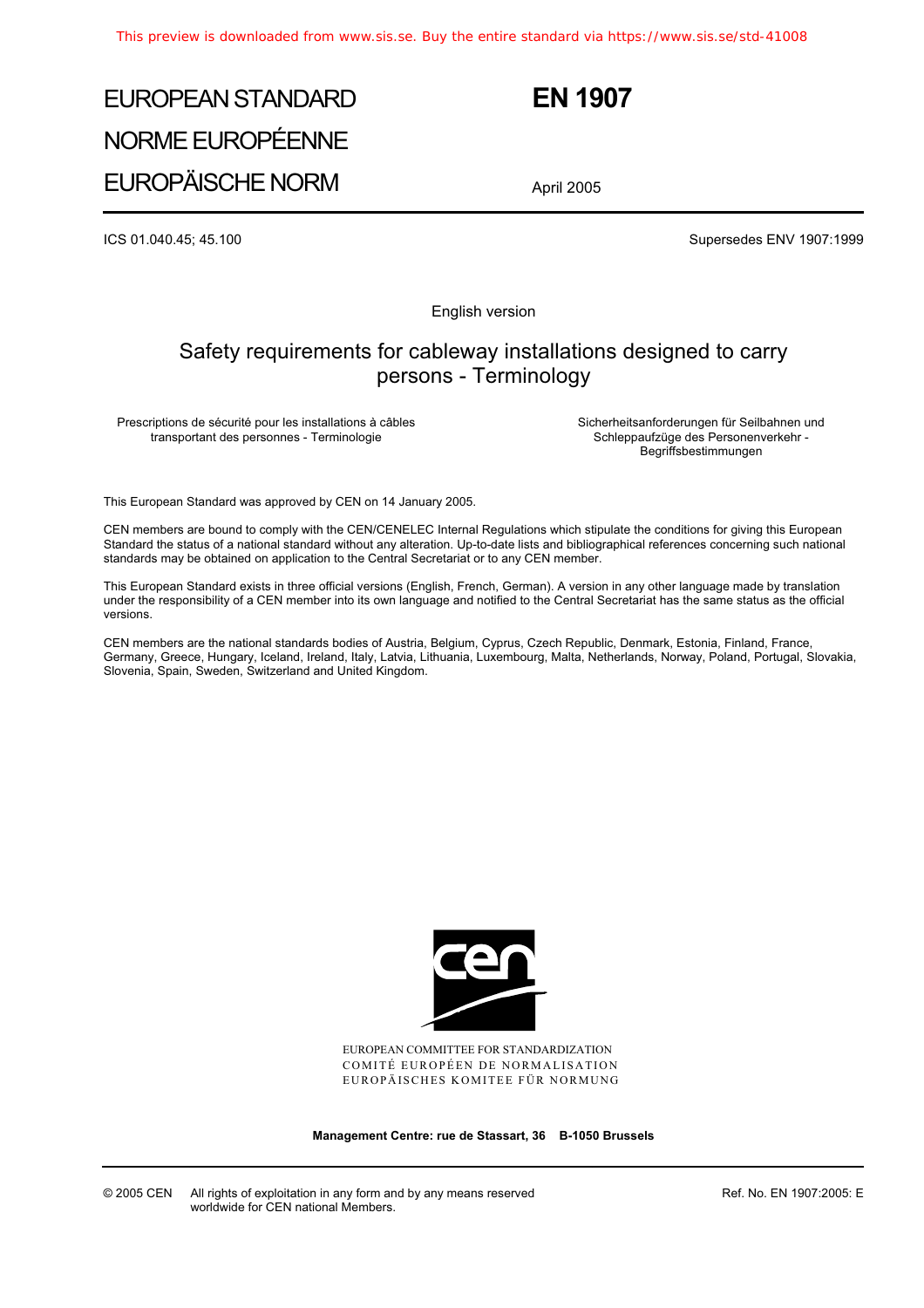This preview is downloaded from www.sis.se. Buy the entire standard via https://www.sis.se/std-41008 EN 1907:2005 (E)

# **Contents**

| $\blacktriangleleft$    |                                                                                |  |
|-------------------------|--------------------------------------------------------------------------------|--|
| $\overline{2}$          |                                                                                |  |
| $\mathbf{3}$            |                                                                                |  |
| $\overline{\mathbf{4}}$ |                                                                                |  |
| 5                       |                                                                                |  |
| 6                       |                                                                                |  |
| $\overline{7}$          |                                                                                |  |
| 8                       |                                                                                |  |
| 9                       |                                                                                |  |
| 10                      |                                                                                |  |
| 11                      |                                                                                |  |
|                         | Annex A (normative) Equivalent terms in English, French and German languages20 |  |
|                         |                                                                                |  |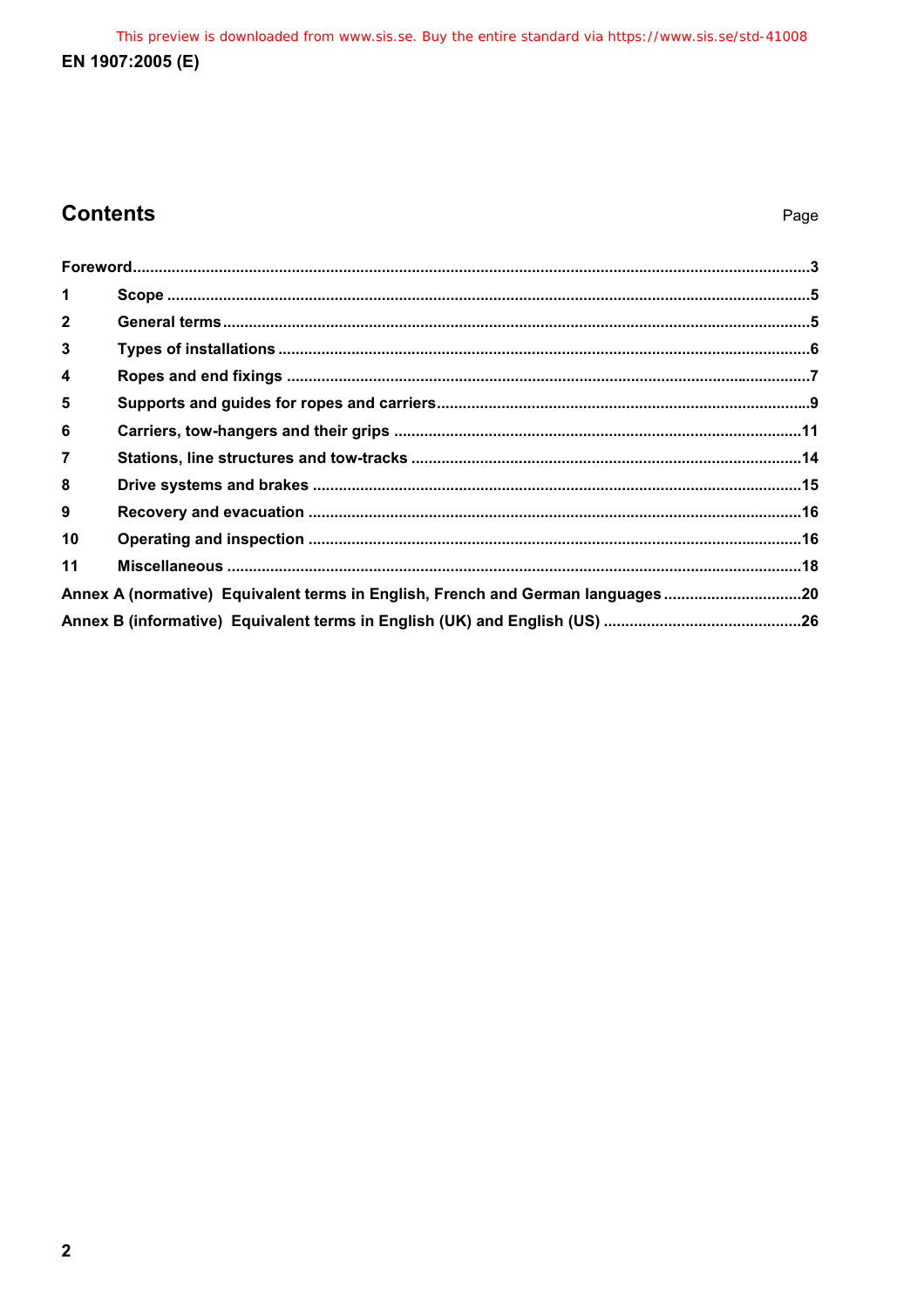# **Foreword**

This document (EN 1907:2005) has been prepared by Technical Committee CEN/TC 242 "Safety requirements for passenger transportation by rope", the secretariat of which is held by AFNOR.

This European Standard shall be given the status of a national standard, either by publication of an identical text or by endorsement, at the latest by October 2005, and conflicting national standards shall be withdrawn at the latest by October 2005.

This document supersedes ENV 1907:1999.

This document forms part of the standards programme adopted by the CEN Technical Board (CEN/BT) in relation to safety requirements for cableway installations designed to carry persons.

This programme comprises the following standards*:*

- ⎯ *1:* prEN 1907, *Safety requirements for cableway installations designed to carry persons Terminology*
- ⎯ *2:* EN 12929, *Safety requirements for cableway installations designed to carry persons General requirements*
- ⎯ *3:* EN 12930, *Safety requirements for cableway installations designed to carry persons Calculations*
- ⎯ *4:* EN 12927, *Safety requirements for passenger transportation by rope Ropes*
- ⎯ *5:* EN 1908, *Safety requirements for cableway installations designed to carry persons Tensioning devices*
- ⎯ *6:* EN 13223, *Safety requirements for cableway installations designed to carry persons Drive systems and other mechanical equipment*
- ⎯ *7:* prEN 13796, *Safety requirements for cableway installations designed to carry persons Carriers*
- ⎯ *8:* EN 13243, *Safety requirements for cableway installations designed to carry persons Electrical equipment other than for drive systems*
- ⎯ *9:* EN 13107, *Safety requirements for cableway installations designed to carry persons Civil engineering works*
- ⎯ *10:* EN 1709, *Safety requirements for cableway installations designed to carry persons Precommissioning inspection, maintenance, operational inspection and checks.*
- ⎯ *11:* EN 1909, *Safety requirements for cableway installations designed to carry persons Recovery and evacuation*
- ⎯ *12:* EN 12397, *Safety requirements for cableway installations designed to carry persons Operation*
- ⎯ *13:* EN 12408, *Safety requirements for cableway installations designed to carry persons Quality assurance*

Together these form a series of standards regarding design, manufacture, erection, maintenance and operation of all installations for cableway installations designed to carry persons.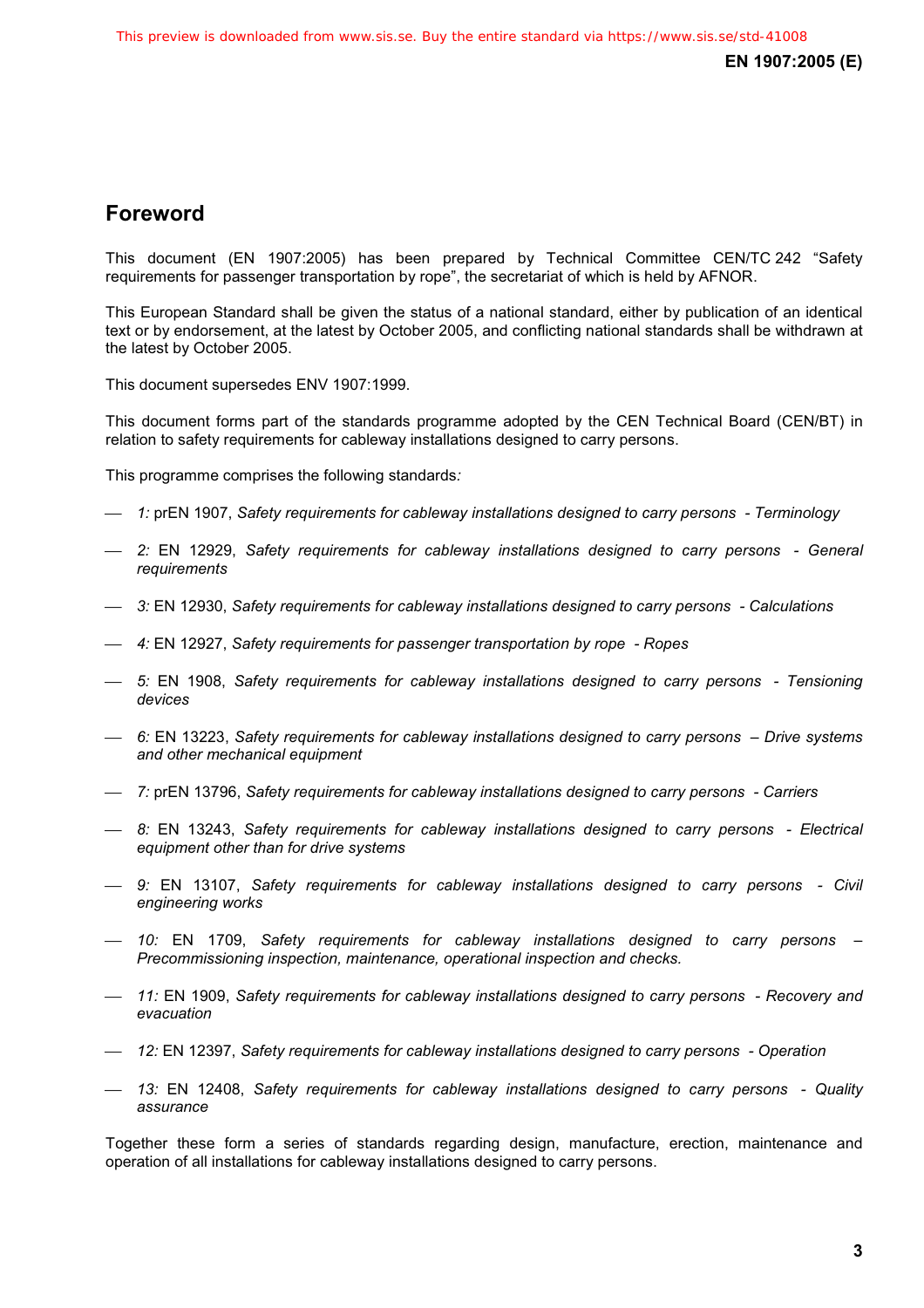In respect of ski-tows, the drafting of this document has been guided by the works of the International Organisation for Transportation by Rope (OITAF).

Annex B of the document has been drawn up taking into account, in certain cases, the terms used in the ANSI standard B77-1:1990 "Aerial tramways and lifts - Surface lifts and tows - Safety requirements".

According to the CEN/CENELEC Internal Regulations, the national standards organizations of the following countries are bound to implement this European Standard: Austria, Belgium, Cyprus, Czech Republic, Denmark, Estonia, Finland, France, Germany, Greece, Hungary, Iceland, Ireland, Italy, Latvia, Lithuania, Luxembourg, Malta, Netherlands, Norway, Poland, Portugal, Slovakia, Slovenia, Spain, Sweden, Switzerland and United Kingdom.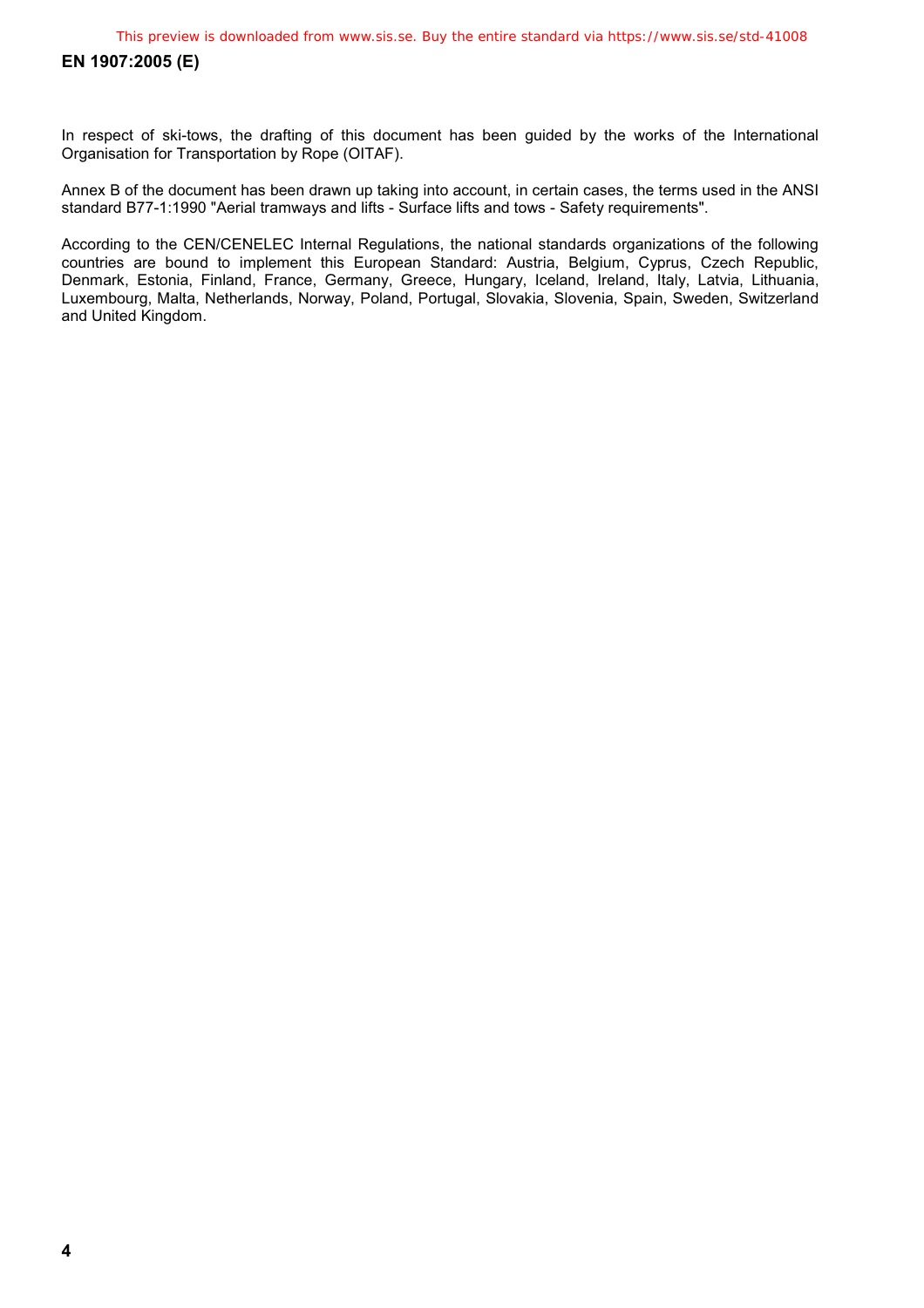# **1 Scope**

This document defines general terms used in the safety requirements for cableway installations designed to carry persons.

The document concerns terms used in the design, manufacture, erection, maintenance and operation of the installations and is restricted to:

- those terms which form part of the vocabulary specific to these installations:
- ⎯ those terms, whether scientific, technical or in every day use, which have a particular meaning in this field or which it appears necessary to define in greater detail.

The terms apply both to a particular installation and to their components.

Terms which are specific to standards which are listed in the foreword are defined in each of these standards.

This document does not apply to installations for the transportation of goods, nor to inclined lifts.

In the application of this document, the following definitions are applicable and have been given the reference numbers below.

# **2 General terms**

Terms printed in **bold** type in the definitions are themselves defined in the text.

# **2.1**

# **cableway installation designed to carry persons**

installations made up of several **components**, designed, manufactured, assembled and put into service with the object of carrying persons. These on-site installations are used for the carriage of persons in **vehicles** or by **towing devices**, whereby the suspension and/or traction is provided by **ropes** positioned along the line of travel.

# **2.1.1**

# **component**

elementary part, group of parts, subassembly or complete unit incorporated in a **cableway installation**

NOTE Components may be mechanical in nature, or they may equally belong to the fields of civil engineering, electrical, pneumatic or hydraulic equipment, or automation and control.

# **2.1.1.1**

# **safety component**

any basic **component**, set of **components**, subassembly or complete assembly of equipment and any device incorporated in the installation for the purpose of ensuring a safety function and identified by the safety analysis, the **failure** of which endangers the safety or health of persons, be they users, operating personnel or third parties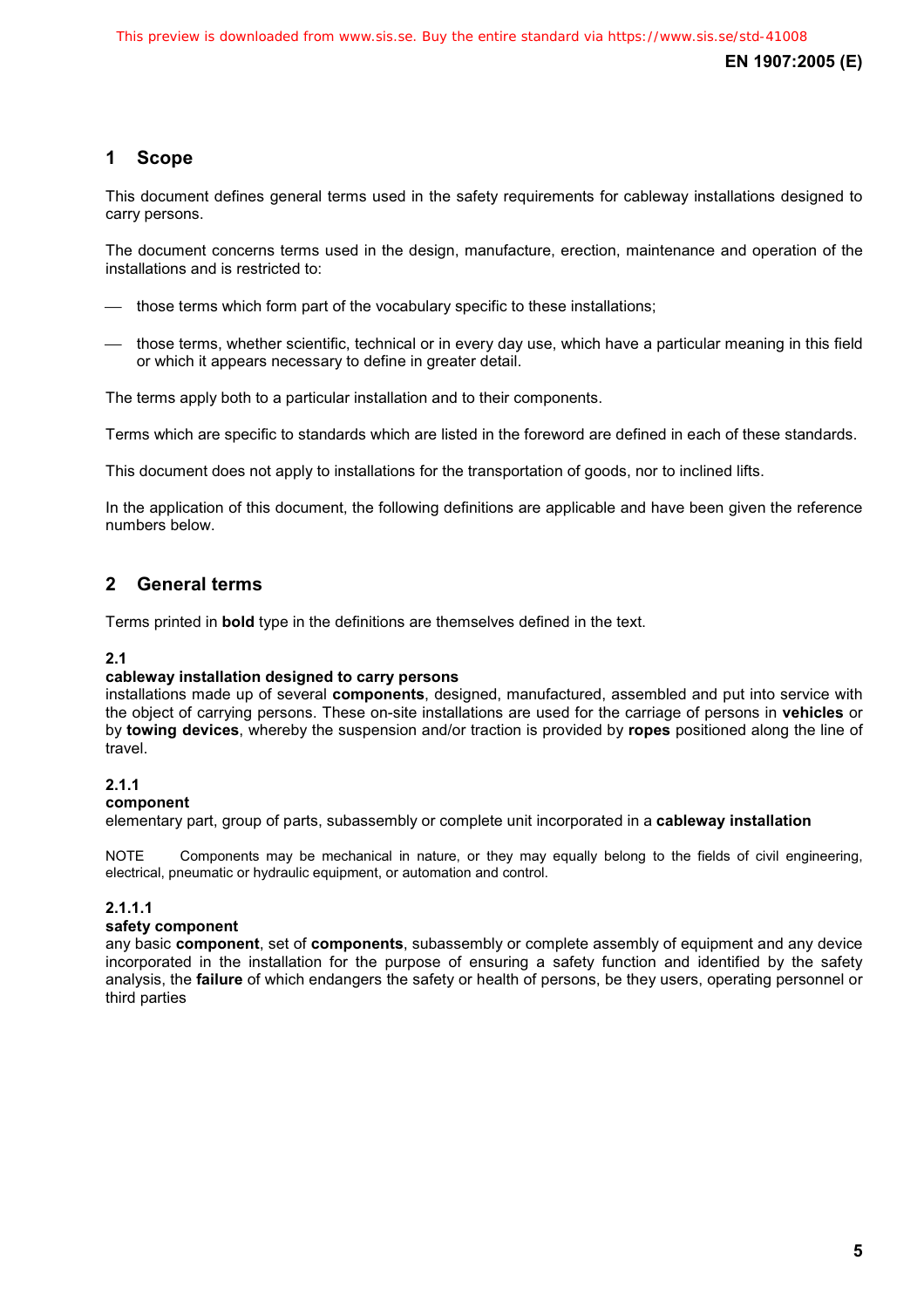# **3 Types of installations**

#### **3.1**

# **aerial ropeway**

**cableway** in which the **carriers** are suspended from one or several ropes

NOTE The term aerial ropeway, without further qualification, is generally applicable no matter how the ropes move or what functions they perform, how they are connected to the carriers and what type the carriers are.

# **3.1.1**

#### **reversible aerial ropeway; jigback**

**aerial ropeway** whose **carriers** move backwards and forwards between the **ropeway stations**

NOTE These aerial ropeways are usually equipped with two closed carriers or groups of carriers with fixed grips.

#### **3.1.2**

# **uni-directional aerial ropeway**

**aerial ropeway** whose **carriers** always travel in the same direction along their path

NOTE The carriers may be connected to the rope by fixed or detachable grips.

# **3.1.2.1**

# **continuous movement aerial ropeway**

**uni-directional aerial ropeway** whose **haulage rope(s)** or **carrying-hauling rope(s)** move(s) at constant speed

# **3.1.2.2**

#### **pulsed movement aerial ropeway**

**uni-directional aerial ropeway** whose **haulage rope(s)** or **carrying-hauling rope(s)** move(s) either intermittently or at a speed which varies periodically as a function of the position of the **carriers**

NOTE The carriers or groups of carriers are usually connected to the rope by fixed grips.

# **3.1.3**

# **monocable aerial ropeway**

**aerial ropeway** in which the **carriers** are suspended from and hauled by a single rope

# **3.1.4**

# **double-monocable aerial ropeway**

term in current use for a **aerial ropeway** in which the **carriers** are both suspended from and hauled by two **rope loop**s or a single rope arranged in a double loop

# **3.1.5**

**bicable aerial ropeway** 

**aerial ropeway** in which the **carriers** are suspended from and hauled by separate ropes or groups of ropes

# **3.1.6**

# **gondola lift**

term in current use for a **uni-directional aerial ropeway** with several small **closed carriers**

# **3.1.7**

# **bucket lift**

**uni-directional aerial ropeway** in which the **carriers** are **buckets**

# **3.1.8**

**chairlift** 

**uni-directional aerial ropeway** in which the **carriers** are **chairs**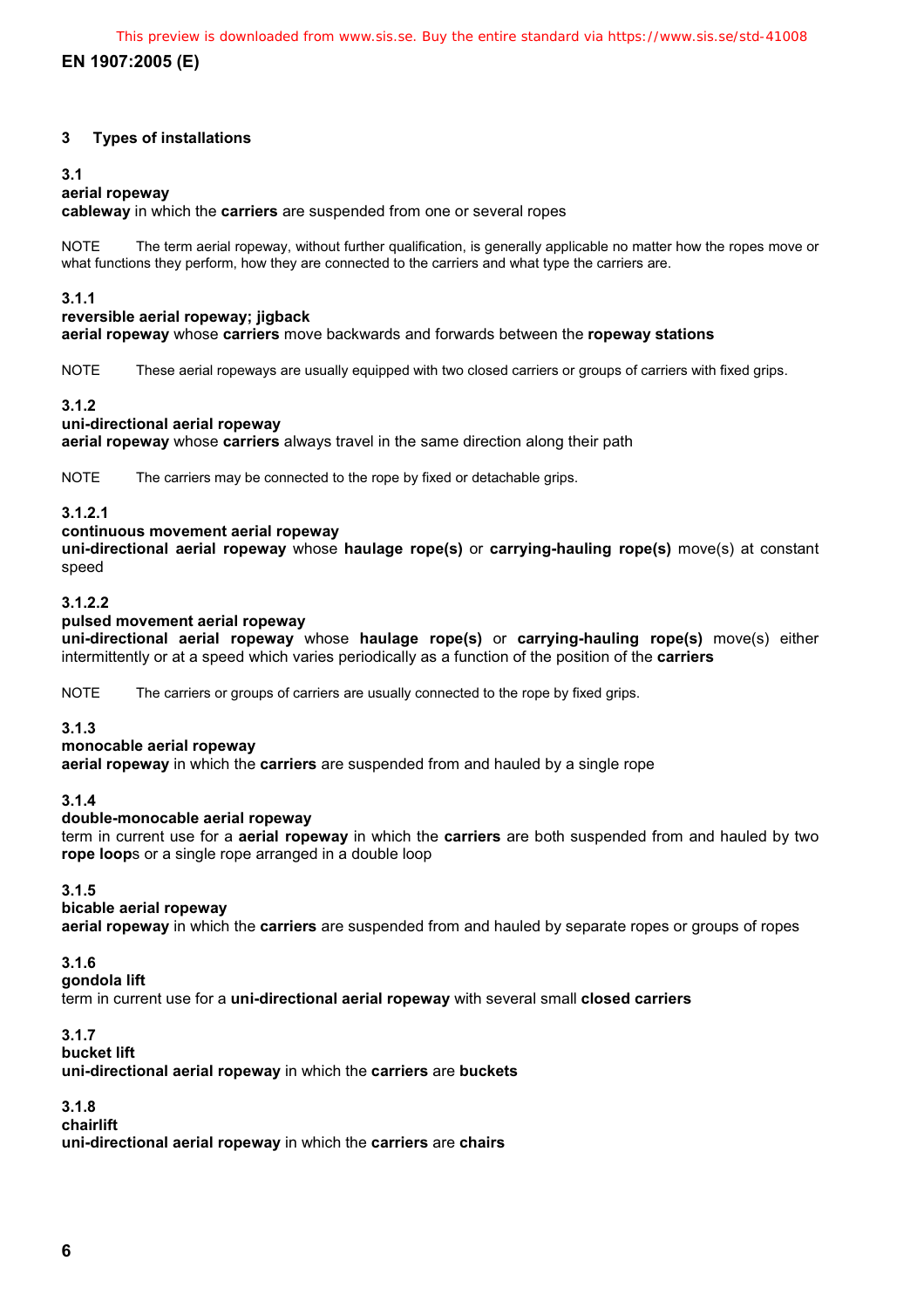# **3.2**

# **funicular railway**

**cableway** in which the **carriers** are hauled by one or several ropes along a track which may lie on the ground or be supported by fixed structures

NOTE The carriers are generally supported on wheels which may be of different types, with the track designed accordingly.

# **3.3**

# **ski-tow; draglift**

**cableway** in which the passengers, either wearing skis or equipped with suitable special appliances, are towed along a prepared **track** by means of **tow-hangers** hauled by a rope

# **3.3.1**

# **low level ski-tow**

type of **ski-tow** in which the rope runs at such a height that the users can grip it directly or by means of short **tow-hangers**

NOTE A fibre rope may be used. The tow-hangers are usually handled with fixed or detachable grips. These ski-tows may be portable.

# **4 Ropes and end fixings**

# **4.1**

# **static rope; fixed rope**

rope anchored at least at one of its ends and possibly resting on one or more intermediate supports

# **4.1.1**

# **carrying rope; track rope**

**static rope** arranged to support **carriers** by means of **carrier trucks** which move along the rope

# **4.1.2**

#### **tension rope**

rope used for connecting the free end of a **static rope** or the **end sheave** of a **rope loop** to the counterweight or **tensioning device** 

# **4.1.3**

# **brake rope**

**static rope** on which the **onboard brake** acts and which has no other function

# **4.1.4**

# **signal cable**

**static cable** used for the transmission of signals, such as control or video signals, or telephone communication

# **4.2**

# **moving rope**

rope arranged in such a way as to allow large longitudinal movements

NOTE Moving ropes are usually connected to one or more carriers, or are capable of being so connected.

# **4.2.1**

# **carrying-hauling rope**

**moving rope** arranged to transmit its motion to **carriers** attached to and at the same time supported by it

# **4.2.2**

# **haulage rope; haul rope**

**moving rope** arranged to transmit its motion to **carriers** attached to but not supported by it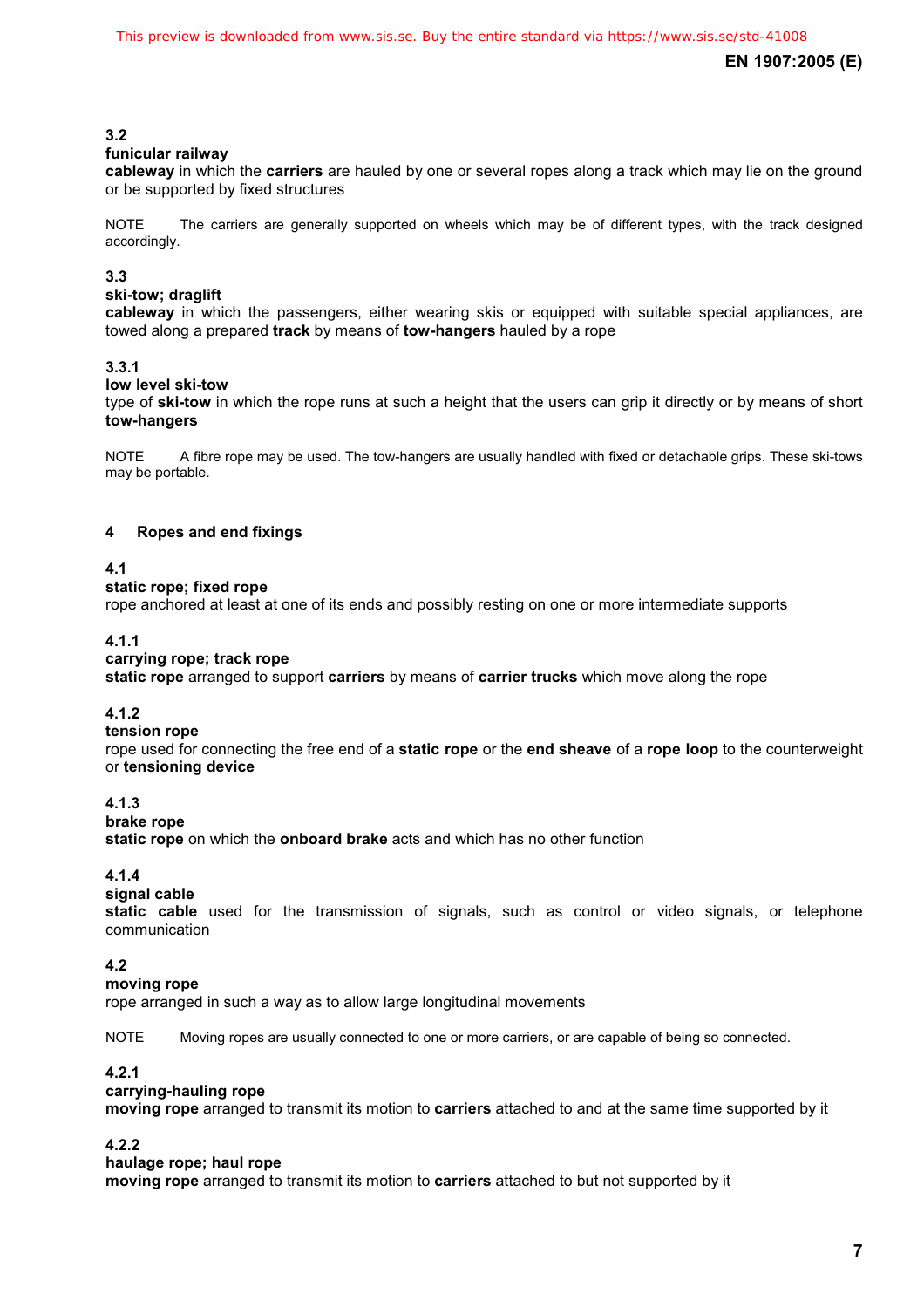# **4.2.2.1**

#### **counter rope**

in a **funicular railway**, or a bicable **reversible aerial ropeway**, **moving rope** attached to the carriers by **end fixings**, without going through the driving **sheave**

NOTE "Câble-lest" may also be used in instead of "contre-câble" in French, or "ballast rope" instead of "counter rope" in English, when the drive station is at the upper end.

# **4.2.3**

**towing rope (for ski-tow); haul rope (for ski-tow) moving rope** arranged to transmit its motion to **tow-hangers** attached to it

# **4.2.4**

# **rope loop**

rope closed into a loop by a splice

# **4.2.5**

# **recovery rope**

**moving rope** whose sole function is to replace the installation **haul ropes** in the event of failure of the latter in order to ensure the return of the **carriers** to the **station** 

#### **4.2.6**

#### **evacuation rope**

**moving rope** used only for moving evacuation carriers

#### **4.3**

# **end fixing; termination**

**component** connecting one of the ends of a rope to the **component** on which the rope pulls

NOTE The end fixing may, for example, be the connection between a static rope and either an anchorage, a counterweight or a tensioning device, or it may be the connection between an interrupted moving rope and a carrier.

# **4.3.1**

#### **socket end fixing**

**end fixing** formed by a socket within which the end part of the rope is immobilized under the applied tensile load

# **4.3.2**

#### **(haulage rope) fixing drum**

**end fixing** consisting of a drum, around which a **haulage rope** is wrapped to form dead turns

# **4.3.3**

# **anchor drum**

**end fixing** consisting of a drum attached to an anchorage, around which a **static rope** is wrapped to form dead turns

# **4.3.4**

# **bending ratio**

ratio between either the pitch diameter of the **sheave** (*D*) and the nominal rope diameter (*d*) or the pitch radius of the shoe, saddle or **roller chain** (*R*) and the nominal rope diameter

# **4.3.5**

# **twist**

torsional couple induced in a rope under tension

# **4.4**

# **double anchorage**

condition in which both ends of a **static rope** are anchored